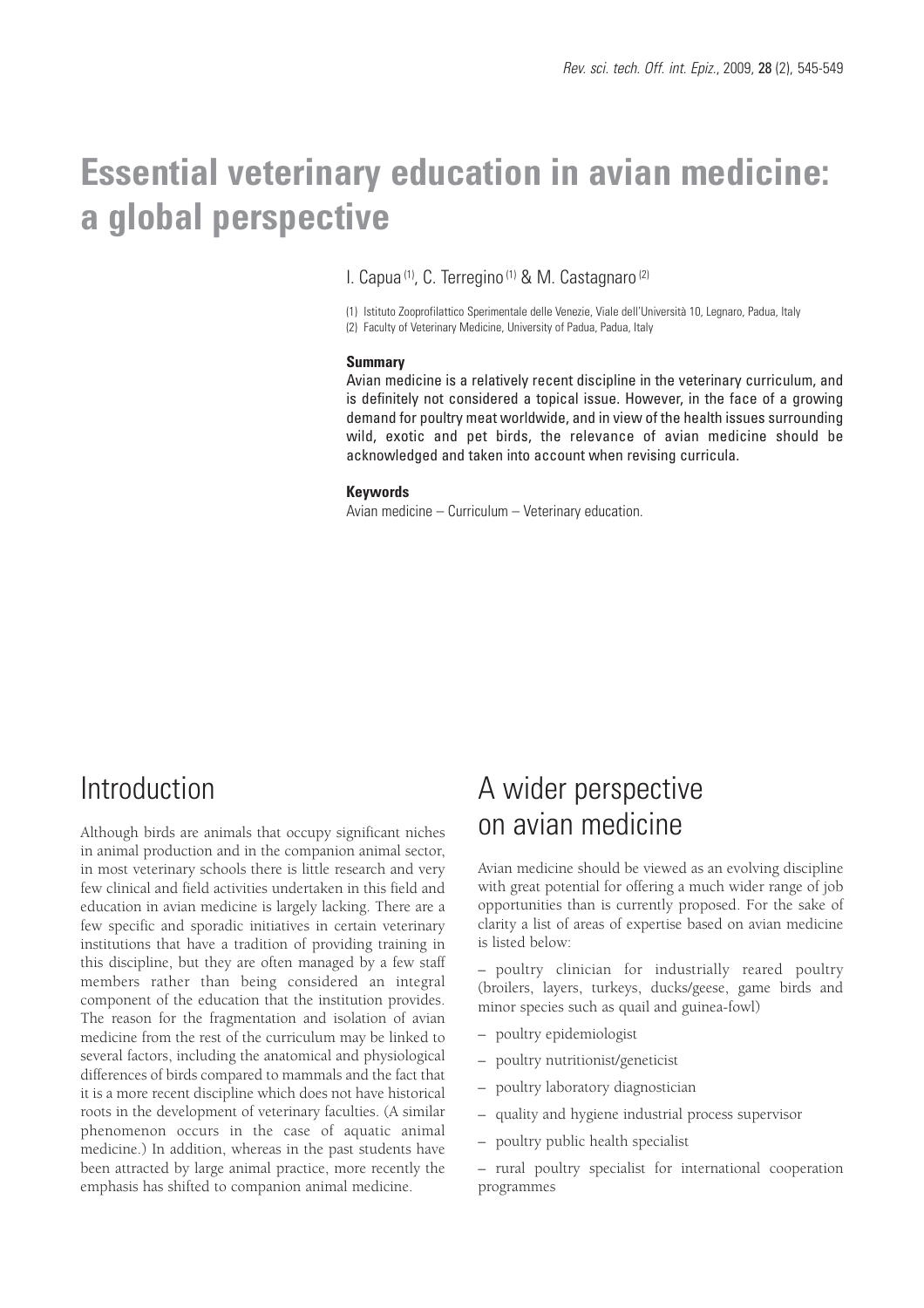– pet bird clinician/surgeon

– avian wildlife expert (epidemiologist, diagnostician, etc.).

Poultry performs a key role in the supply of protein to human populations around the world through the production of meat and eggs (3, 5). It is regarded as a lowcost, high-efficiency, high-quality dietary component and its consumption is not constrained by any religious or cultural beliefs. Ease of transport together with the ability of the bird to live in a wide range of environments make poultry an ideal choice for developed and developing markets. In addition, rural and semi-rural poultry farming contribute significantly to poverty alleviation and to reducing malnutrition in the most remote and underdeveloped areas of the world (2).

At a global level, poultry meat production is second only to that of pig meat. The estimated amount of poultry meat produced worldwide in 2007 was 86 million tonnes and it is the most traded product internationally (8.2 million tonnes in 2007) (4). The global chicken population is composed of approximately 45 billion meat-type birds together with around 6 billion commercial egg-laying birds. Historical trends demonstrate that these numbers may grow between 2% and 4% per annum. Optimisation of the production efficiency in chicken farming systems is achieved most commonly by controlling disease burdens (often associated with mortality or morbidity that prevents the bird from converting the maximum level of feed-based protein to muscle-based protein) and feeding the bird in the most efficient manner. This becomes even more important when the current price rises in commodities such as wheat are considered. The practice of feeding animals in commercial farming systems with foods that could be eaten directly by humans should be accompanied by a commitment to maximise the efficiency with which these resources are utilised.

The role of the veterinarian in industrial poultry production, be it in meat or egg-based production systems, requires an active working knowledge of disease diagnosis, population medicine (in terms of the dynamics of disease spread and control strategies) and public health (in areas of food safety and other zoonotic infections). Moreover, the dispersion of this knowledge to the developing world will have profound effects on the ability of these regions to support their human populations with adequate nutrition.

Veterinary interventions in international cooperation programmes are focused on establishing simple and sustainable animal production units. This is a major challenge for poultry husbandry in remote areas where even minimum biosecurity standards are not applied and where the cold chain is non-existent. However, poultry farming yields different types of animal protein that can be

fed to infants and adults, and, in the case of egg production, is sustainable without sacrificing the stock. In addition, poultry can be kept at home in enclosures and are therefore relatively simple to manage. Thus, sustainable systems for poultry rearing are extremely important for improving rural lifestyles, and the lack of such systems is still one of the major obstacles to poverty reduction.

In general, veterinary schools worldwide devote limited teaching time and insufficient research efforts to avian medicine (6). This has resulted in hampered management of global crises, such as the recent H5N1 panzootic, and in the involvement of other professions in the management of issues that strictly speaking pertain to the veterinary profession.

The recent spread of avian influenza viruses within the avian population of three continents, and its spillover to mammals, including humans, have raised concerns about the associated threat of a human influenza pandemic (1) originating from an avian virus. This has emphasised the requirement for adequate veterinary infrastructure and capacity to deal with viruses and other disease-causing agents with the potential to emerge from the avian population and infect humans. In many areas of the world, humans live in extremely close proximity to poultry. Many developing countries incorporate poultry into the household, guarding it as a key food source. This type of living arrangement is widespread and forms part of many different cultures, thus, a major circumstance that facilitates the transfer of infection across the species barrier to humans is likely to persist for quite a significant period into the future. This will be difficult to combat. Given the potential of any such transfer to have serious effects on human health across the globe, the strengthening of knowledge about poultry medicine within the veterinary curriculum would seem wise.

It is clear that the medical community would benefit from closer links with veterinary specialists as they attempt to control the emergence of new zoonotic diseases from the avian reservoir. This does require that qualified veterinary resources be available to interact with the medical community and that the input given contribute actively to a more successful prophylactic or control strategy developed in collaboration with specialists in other fields.

In many developed countries opportunities for the commercial poultry veterinarian are limited to roles in specialist private practice or companies that produce meat and poultry products. It is not easy for qualified veterinarians to obtain knowledge and expertise in poultry medicine, as it is not common for them to encounter clients unless they are already in this specialist area. From this point of view, the inclusion of poultry production medicine in the veterinary curriculum becomes essential. However, more in-depth coverage must be provided, not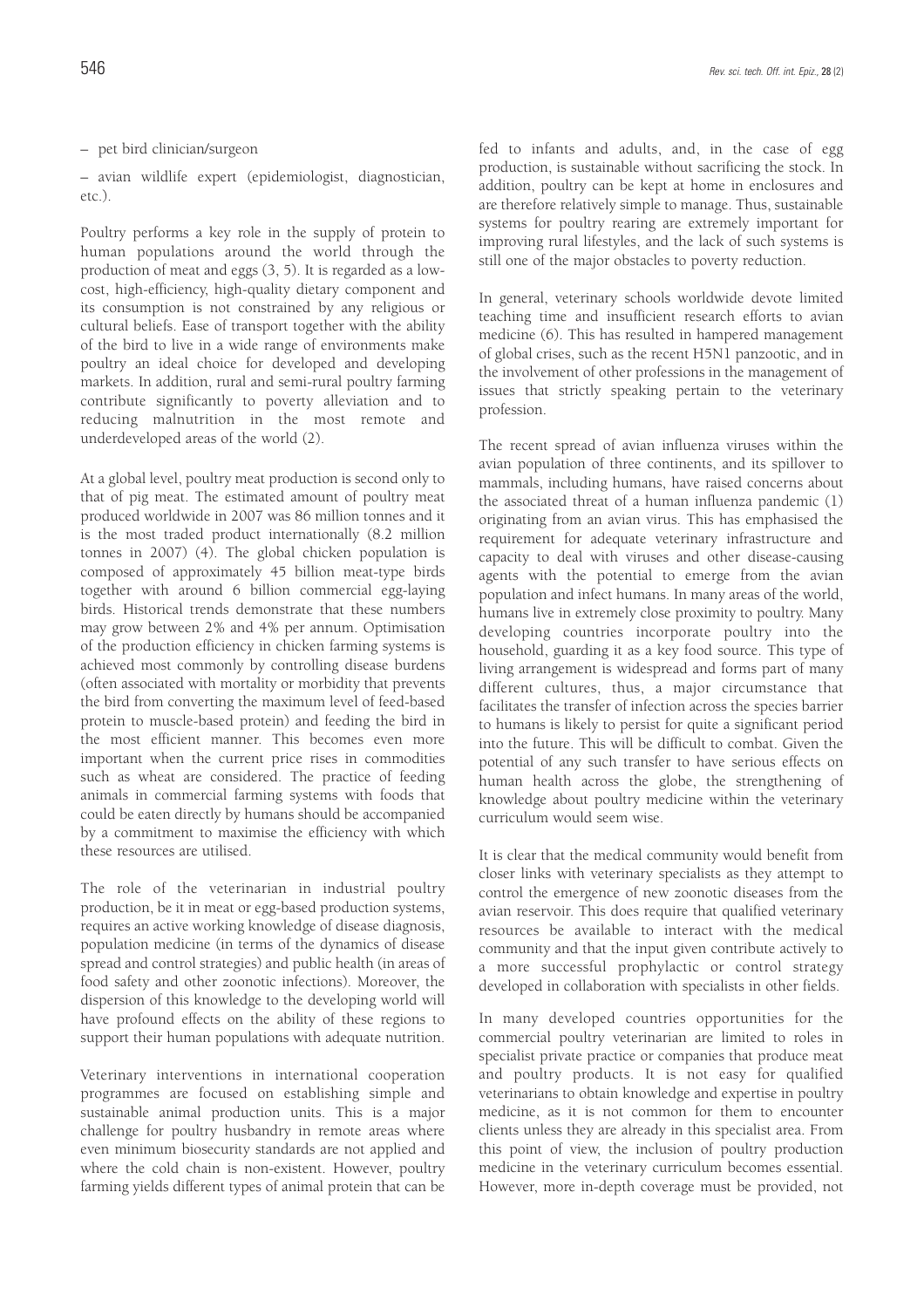simply a list of the major diseases of chickens and turkeys. Whilst it is common for undergraduates to receive education in the prevention and treatment of individual and herd disease in the major companion animal and domestic animal species, poultry (despite its numerical global prominence) is often omitted. The attitude that says avian medicine is a marginal subject and need not be taught in standard veterinary programmes creates a type of self-fulfilling prophecy. Education in avian medicine is not widely available, so not many students are particularly interested in the subject; it therefore becomes a specialist field and remains of interest to only small numbers of people. This results in there being a limited number of scientists or lecturers able to pass on their knowledge. Consequently, when major health crises occur, such as outbreaks of avian influenza, Newcastle disease or salmonella, countries are often left short of veterinary resources, because only a few experienced professionals are available. The lack of undergraduate background training leads to little interest in poultry medicine and this makes it extremely difficult to recruit veterinarians to positions in scientific poultry research or governmental positions where coordination and administration of the food supply chain is required. In certain instances this leads to lack of coordination and of appropriate management, which in turn often results in an uncontrolled spread of infection or dispersion of the contaminant or unauthorised substance along the food chain.

Another aspect of avian medicine which is becoming more and more relevant to the veterinary profession is that of the pet bird clinician or surgeon. In many cultures birds are reared for hobby purposes and exotic birds have become more popular in households (7). Pet bird medicine involves several components, including the management of quarantine stations, aviaries, captive breeding colonies and birds kept in households and public areas. The mingling of birds of different species, originating from different geographical areas, with different health statuses is a risk factor for the spread of diseases, including certain zoonoses. Specific knowledge of husbandry, breeding and diseases is required to intervene in these establishments and liaise with owners and public health officials, and to minimise the requirement for the implementation of draconian measures for disease control and the prevention of economic losses. Specific specialists that are essential in pet bird medicine, but rather difficult to find, are animal welfare experts and behavioural specialists.

# Conclusion

Detailed subject content for veterinary undergraduates will always be a matter defined by the disease issues that are relevant to the country in which the university is located. In part, teaching will also be limited by the availability of professionals with adequate experience in the field. If avian medicine is believed to be an area that requires expansion. veterinary schools should liaise with the World Organisation for Animal Health to develop a register of specialists willing to assist students in their training and deliver key lectures on aspects of avian medicine that have implications for the facilitation of the world trade in live birds, meat, eggs and other commodities. It is critical that any such lectures and associated material be of the highest standard and serve to stimulate the veterinary graduate to explore a field of study that may otherwise not appeal. The current global health crisis with H5N1 serves as an example of why the study of avian medicine should be of interest to students, involving as it does the zoonotic potential of avian viruses and the real (not theoretical) control strategies used to defend against such a global threat. As other zoonotic risks emerge, their inclusion into this part of the curriculum would be appropriate. It should be the responsibility of leaders in the veterinary profession and in veterinary schools to have the vision to modify veterinary curricula to include these non-traditional fields and to create opportunities for new professionals, rather than continuing to teach what is most lucrative today.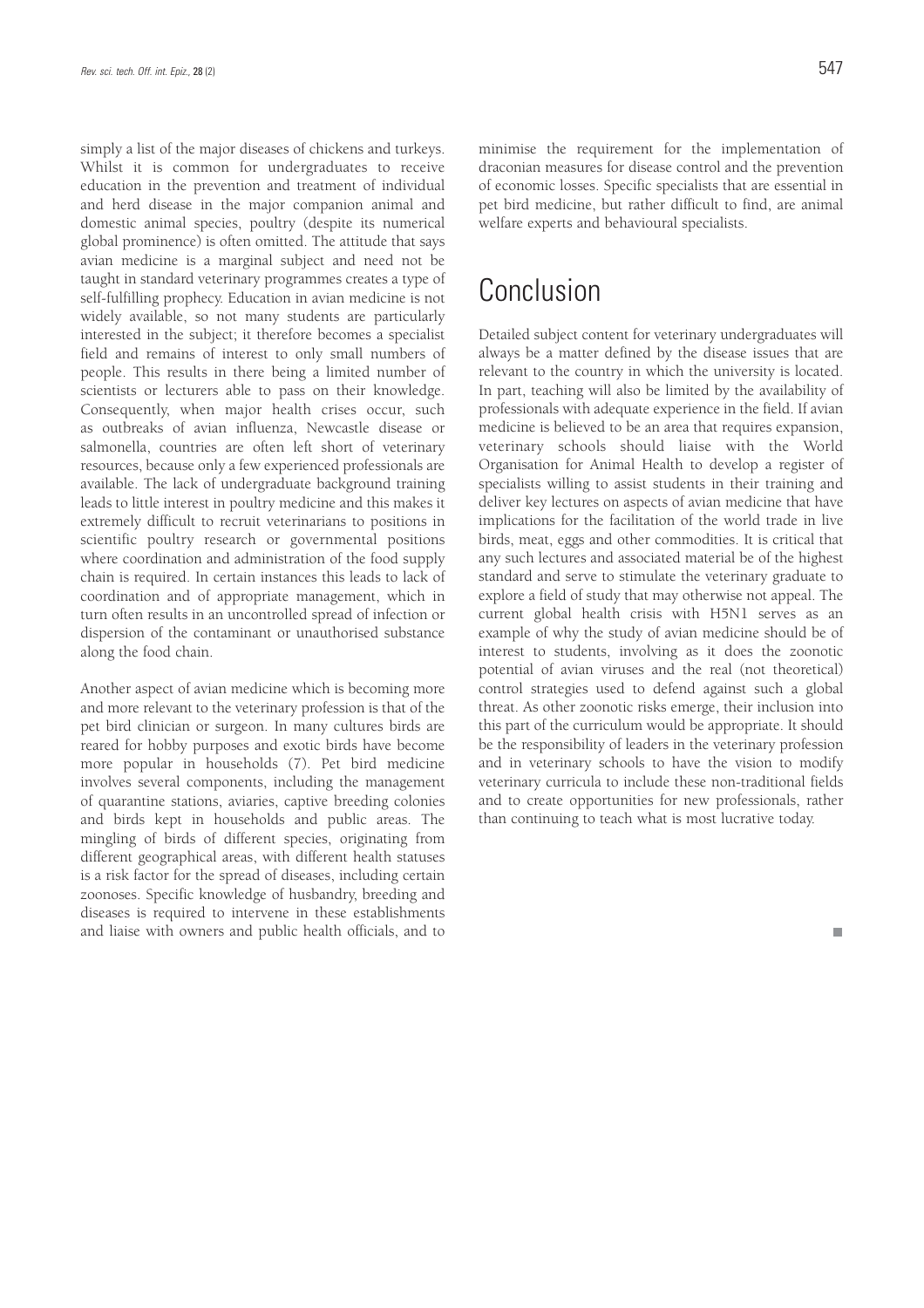# **Les fondamentaux de l'enseignement vétérinaire dans le domaine de la médecine aviaire : une perspective mondiale**

I. Capua, C. Terregino & M. Castagnaro

#### **Résumé**

La médecine aviaire, discipline d'introduction relativement récente dans les programmes d'enseignement vétérinaire, n'est guère considérée comme un sujet d'actualité. Toutefois, face à la recrudescence de la demande mondiale de viande de volaille, et compte tenu des risques sanitaires associés à l'avifaune et aux espèces d'oiseaux exotiques et d'ornement, la médecine aviaire commence à être reconnue comme une discipline importante qui devra être prise en compte lors de la révision des programmes d'enseignement.

#### **Mots-clés**

Enseignement vétérinaire – Médecine aviaire – Programme d'enseignement. ۳

## **Elementos esenciales de la enseñanza veterinaria en materia de medicina aviar desde una perspectiva mundial**

I. Capua, C. Terregino & M. Castagnaro

#### **Resumen**

Parece a todas luces claro que la medicina aviar, disciplina relativamente nueva en el plan de estudios veterinarios, no está considerada de palpitante actualidad. Sin embargo, ante la creciente demanda de carne aviar en todo el mundo, y en vista de los problemas sanitarios que surgen por doquier en torno a las aves salvajes, exóticas y domésticas, convendría reconocer la importancia de la medicina aviar y tenerla en cuenta al revisar los planes de estudios.

#### **Palabras clave**

Enseñanza de la veterinaria – Medicina aviar – Plan de estudios.٠

## References

- 1. Belser J.A., Blixt O., Chen L.M., Pappas C., Maines T.R., Van Hoeven N., Donis R., Busch J. *et al.* (2008). – Contemporary North American influenza H7 viruses possess human receptor specificity: implications for virus transmissibility. *Proc. natl Acad. Sci. USA.*, **105** (21), 7558- 7563.
- 2. Bloem M.W., de Pee S., Graciano F., Kiess L., Moench-Pfanner R. & Talukder A. (2001). – Homestead food production: a strategy to combat malnutrition and poverty. Helen Keller International, Jakarta, Indonesia.
- 3. Food and Agriculture Organization (FAO) (2003). Poultry keeping: a life-saver for poor rural households. Available at: www.fao.org/english/newsroom/news/2003/13201-en.html (accessed on 9 September 2008).
- 4. Food and Agriculture Organization (FAO) (2007). Rebounding demand together with tight supplies and rising production costs sustain meat prices in 2007. Available at: www.fao.org/docrep/010/ah876e/ah876e08.htm (accessed on 9 September 2008).